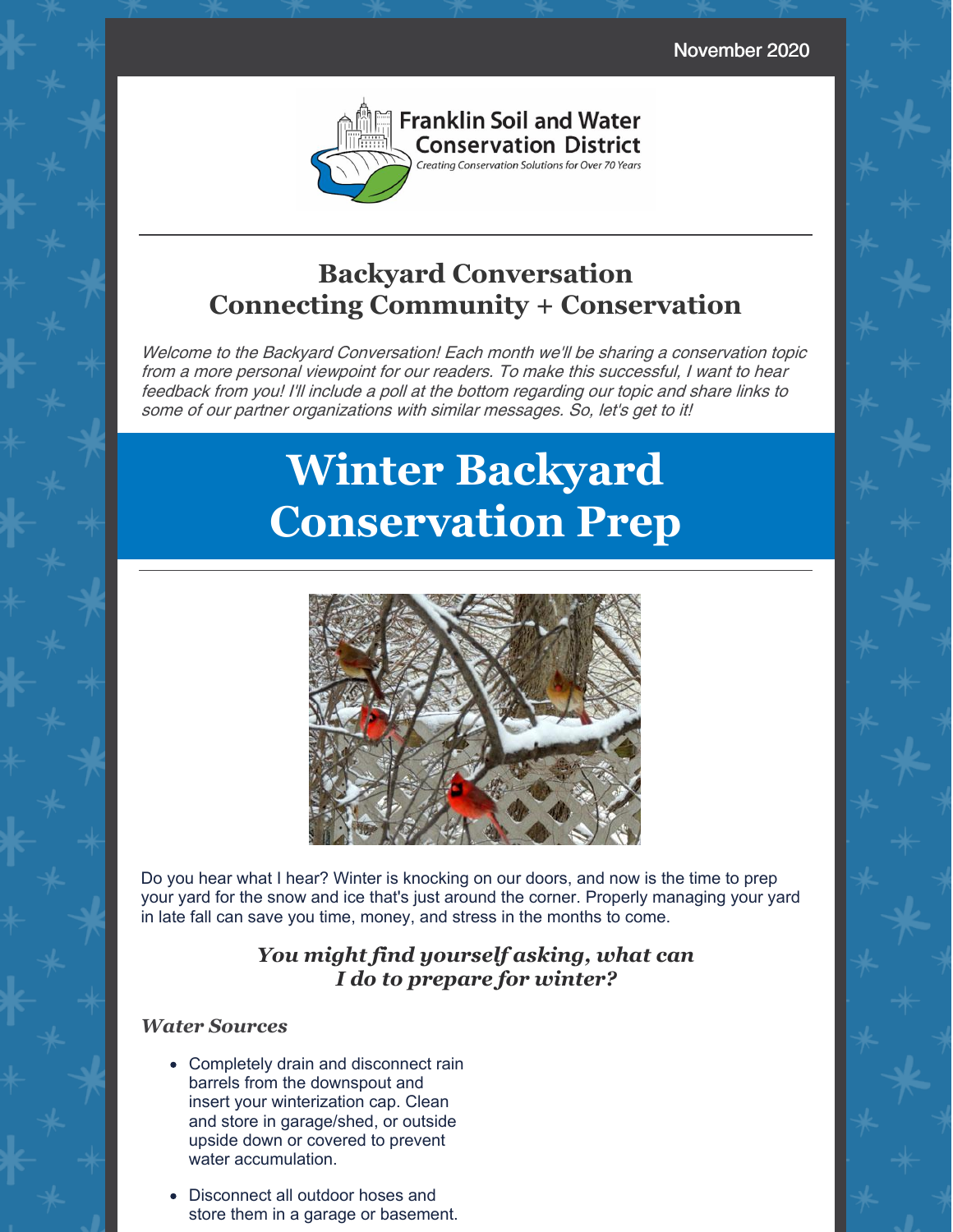A connected hose prevents water from fully emptying the spigot and freezing weather can crack interior pipes. Your hose's lining is also susceptible to damage especially if it is not completely empty.

• Clean out gutters from debris. Accumulated leaves, twigs, or moss will keep snow and ice from flowing freely, which could cause your gutters to freeze and possibly crack.



Have an irrigation system? Make sure to properly drain and blow out the automated systems to avoid damage from freezing and thawing

#### *Prepping your Trees & Shrubs*

Trees can be planted in the fall up until the first hard frost. Make sure they are watered and well-insulated. We may have run out of time (that snow came fast!) But these tips still apply for Spring. Check out Columbus [Recreation](http://r20.rs6.net/tn.jsp?f=001y0Kb0QZxnXJ-TL89oz9F5kYwIHif4D_Q8Yxrpm0Nh99eUgOLGcGH9VR_oL8rHyMuaPcMTT3fwP8zfih2AXZhj9j74eSL_qb7W-HoFPM9pIINnegouxBdm1J260lad9pm0IZHpvuA44OwTeEOOa3IyZfBhrzmji1UUcL1s9EC6gxG4K8RLna_NMCvdJPJ_aAMQr5uBIVbKkY=&c=GWV3eRonQxFIpRkh-6Ko_caV9bU4OYl0tni5q0QtJFeNM9aLWr6uew==&ch=Kh6QboiImMe_Gfwn9xo0Cn1BRtv1WsndSWuDe8FrQezThV3jtpvZ5Q==) and Parks' tree planting video!

Collect some seeds from perennial plants (Make sure to leave some for wildlife to eat!) Share seeds with friends or give them as gifts!



Protect shrubs, trees, or newly planted perennials. Burlap barriers can help protect sensitive plants from winter elements and salt.

Free up your spring by pruning from [mid-November](http://r20.rs6.net/tn.jsp?f=001y0Kb0QZxnXJ-TL89oz9F5kYwIHif4D_Q8Yxrpm0Nh99eUgOLGcGH9VR_oL8rHyMuQmqlLBL3AYIqYvARtD2O1IltsQjHb2_1EQUtac-3sHgQ0DyEJsQp5BAWtA2mvNRApzijszIEDVlMvsSn4JFOrLJoNeNmdKxn1ktoUFrxqDqmErHe_qLM6VCX9Zsmy6_9&c=GWV3eRonQxFIpRkh-6Ko_caV9bU4OYl0tni5q0QtJFeNM9aLWr6uew==&ch=Kh6QboiImMe_Gfwn9xo0Cn1BRtv1WsndSWuDe8FrQezThV3jtpvZ5Q==) to mid-March. Learn more from Chicago Botanic Garden about winter prunin[g.](http://r20.rs6.net/tn.jsp?f=001y0Kb0QZxnXJ-TL89oz9F5kYwIHif4D_Q8Yxrpm0Nh99eUgOLGcGH9VR_oL8rHyMuQmqlLBL3AYIqYvARtD2O1IltsQjHb2_1EQUtac-3sHgQ0DyEJsQp5BAWtA2mvNRApzijszIEDVlMvsSn4JFOrLJoNeNmdKxn1ktoUFrxqDqmErHe_qLM6VCX9Zsmy6_9&c=GWV3eRonQxFIpRkh-6Ko_caV9bU4OYl0tni5q0QtJFeNM9aLWr6uew==&ch=Kh6QboiImMe_Gfwn9xo0Cn1BRtv1WsndSWuDe8FrQezThV3jtpvZ5Q==) Remember to leave stems for hibernating native bees[.](http://r20.rs6.net/tn.jsp?f=001y0Kb0QZxnXJ-TL89oz9F5kYwIHif4D_Q8Yxrpm0Nh99eUgOLGcGH9VR_oL8rHyMuTMaHTk50IR4FMaefCmjo3LvEaJ_kleQw_zV_Px_Sb7u0hrO0WSTU92YBSeI5n1Mf6QiHE4sQY4hA4NY_6_COQsHbcNUsOEIZWeHZcyc5Wt6NiOF-L1RktYm6DNLXD_dOLat0XKn9o3NLmTYR-BKEAg==&c=GWV3eRonQxFIpRkh-6Ko_caV9bU4OYl0tni5q0QtJFeNM9aLWr6uew==&ch=Kh6QboiImMe_Gfwn9xo0Cn1BRtv1WsndSWuDe8FrQezThV3jtpvZ5Q==) Your "messy" garden is home to other [overwintering](http://r20.rs6.net/tn.jsp?f=001y0Kb0QZxnXJ-TL89oz9F5kYwIHif4D_Q8Yxrpm0Nh99eUgOLGcGH9VR_oL8rHyMuTMaHTk50IR4FMaefCmjo3LvEaJ_kleQw_zV_Px_Sb7u0hrO0WSTU92YBSeI5n1Mf6QiHE4sQY4hA4NY_6_COQsHbcNUsOEIZWeHZcyc5Wt6NiOF-L1RktYm6DNLXD_dOLat0XKn9o3NLmTYR-BKEAg==&c=GWV3eRonQxFIpRkh-6Ko_caV9bU4OYl0tni5q0QtJFeNM9aLWr6uew==&ch=Kh6QboiImMe_Gfwn9xo0Cn1BRtv1WsndSWuDe8FrQezThV3jtpvZ5Q==) creatures and passing birds looking to rest and eat.

#### *Yard Work*

• Insulate compost with dry leaves or straw. Your compost will continue slowly breaking down. Alternatively, you can spread your compost in your garden now and it should be completely broken down by spring.



- Mulch leaves onto your lawn in dime-sized pieces, add to your compost, or put out for yard waste collection. Reserve some whole leaf litter for overwintering pollinators. Revisit leaf management here: Revisit our fall leaf [management](http://r20.rs6.net/tn.jsp?f=001y0Kb0QZxnXJ-TL89oz9F5kYwIHif4D_Q8Yxrpm0Nh99eUgOLGcGH9VR_oL8rHyMuUmf40bhYiYQK7Q7cvNQCM-6nRigH4ZBcz0J5kQDSxiLnPMiwI4-czeVev9ZHAym-zcdHISFCgAgXyX84RVqxTwTbxcm1ysRKFp-TrsfHfr9kFfOZatGUEaNOlaEhUbsfvWQe7H9dE8Bv6YyWg1u9s45dCqJd4LYHTciVhWjooShS45l499fTng==&c=&ch=) tips[.](http://r20.rs6.net/tn.jsp?f=001y0Kb0QZxnXJ-TL89oz9F5kYwIHif4D_Q8Yxrpm0Nh99eUgOLGcGH9VR_oL8rHyMuUmf40bhYiYQK7Q7cvNQCM-6nRigH4ZBcz0J5kQDSxiLnPMiwI4-czeVev9ZHAym-zcdHISFCgAgXyX84RVqxTwTbxcm1ysRKFp-TrsfHfr9kFfOZatGUEaNOlaEhUbsfvWQe7H9dE8Bv6YyWg1u9s45dCqJd4LYHTciVhWjooShS45l499fTng==&c=&ch=)
- Drain your lawnmower's gas and consider getting the blades sharpened- as well as your other outdoor tools like pruners and shovels. For more mower management tips, read our [September](http://r20.rs6.net/tn.jsp?f=001y0Kb0QZxnXJ-TL89oz9F5kYwIHif4D_Q8Yxrpm0Nh99eUgOLGcGH9VR_oL8rHyMuUmf40bhYiYQK7Q7cvNQCM-6nRigH4ZBcz0J5kQDSxiLnPMiwI4-czeVev9ZHAym-zcdHISFCgAgXyX84RVqxTwTbxcm1ysRKFp-TrsfHfr9kFfOZatGUEaNOlaEhUbsfvWQe7H9dE8Bv6YyWg1u9s45dCqJd4LYHTciVhWjooShS45l499fTng==&c=&ch=) Outreach Article.
- Be ready for snow removal! Might be here before we know it. Have salt stored properly and have your shovels or snowblower on standby.

*Check out this month's [Nature](https://mailchi.mp/2e1cc8d6aaf5/nature-scoop-december-2020?e=6f5b4ab281) Scoop for more great winter backyard conservation tips!*

We enjoyed reading the parts on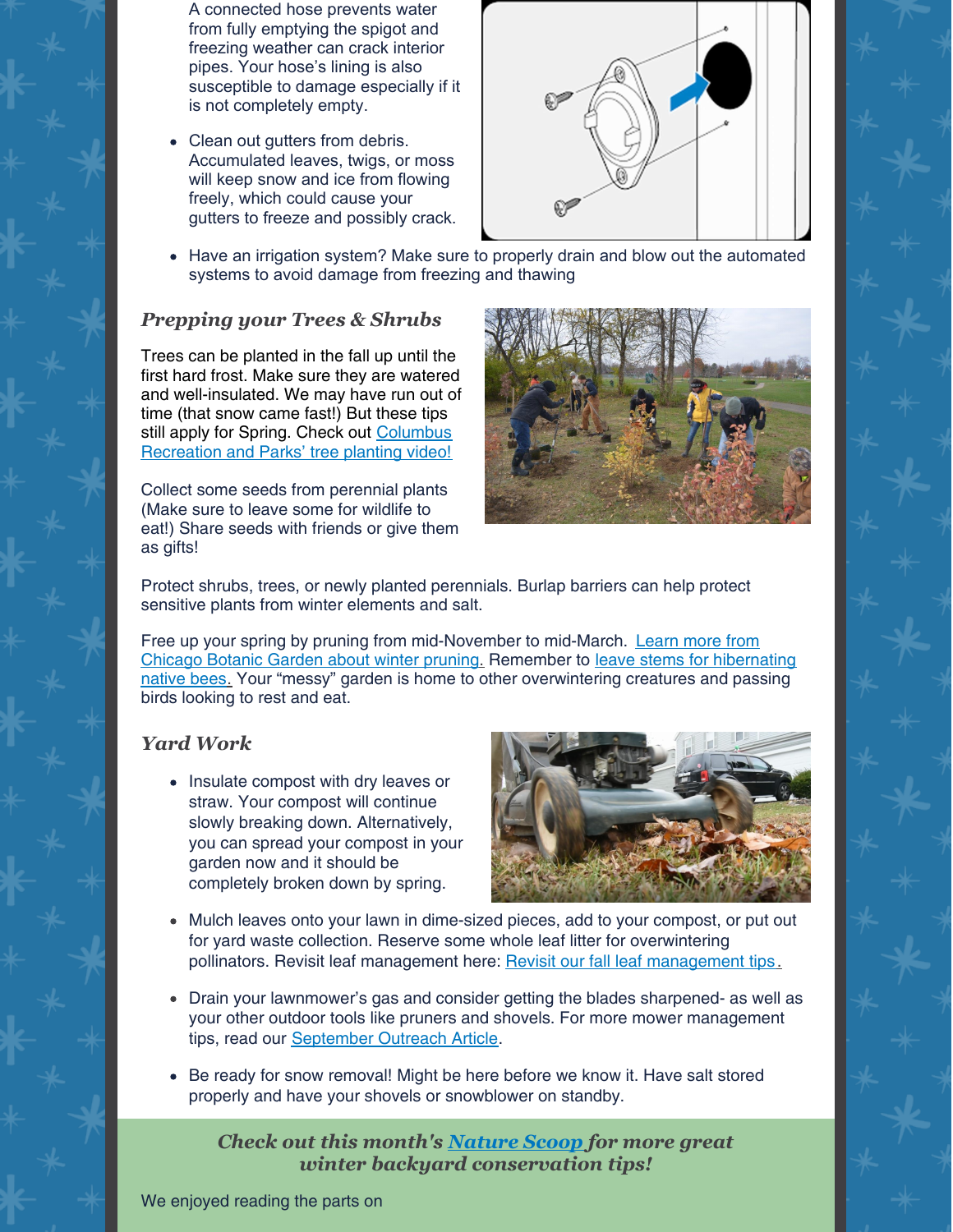- Dead Trees Are [Anything](https://blog.nwf.org/2014/07/dead-logs-are-anything-but-dead/) But Dead  $\bullet$
- Winter [Seeding](https://www.accentnatural.com/winter-seeding-your-prairie/) Your Prairie
- Tips for Winter Bird [Feeding](https://blog.nwf.org/2015/01/tips-for-winter-bird-feeding/)

Thanks Nature Scoop for a great [article](https://mailchi.mp/2e1cc8d6aaf5/nature-scoop-december-2020?e=6f5b4ab281)! Click to read full article.

## **POLL TIME**

What did we miss? How do you prep for winter?

| Fertilize the yard in late fall                               |       | <b>Select</b> |
|---------------------------------------------------------------|-------|---------------|
| <b>Keeping grasses tall</b>                                   |       | <b>Select</b> |
| <b>Getting bird feeders ready</b>                             |       | <b>Select</b> |
| Deer proofing my<br>yard                                      |       | <b>Select</b> |
| Getting my garden winter ready                                |       | <b>Select</b> |
| <b>Other-Let us know!</b>                                     |       | <b>Select</b> |
| Here were the full results from last month's stormwater poll! |       |               |
| 26.2%                                                         | 35.5% | 14%           |

Plan on using a Rain Barrel to catch Stormwater

Will be planting Native Trees & Plants

Have a plan to compost for soil amendment!

## 12.1%

Promise to help keep our storm drains clear

Have other ideas! Can't wait to hear more about them

12.1%

# **Next Month**

December- Winter, Snow & Salt

#### Kristin Hilson

Marketing & Public Outreach Coordinator Franklin Soil and Water Conservation District 1404 Goodale Blvd. Suite 100, Columbus, OH 43212 p: 614-486-9613, ext. 111 | e: [khilson@franklinswcd.org](mailto:khilson@franklinswcd.org) Connect with us online!

Franklin Soil and Water Conservation District | (614) 486-9613 | www.franklinswcd.org